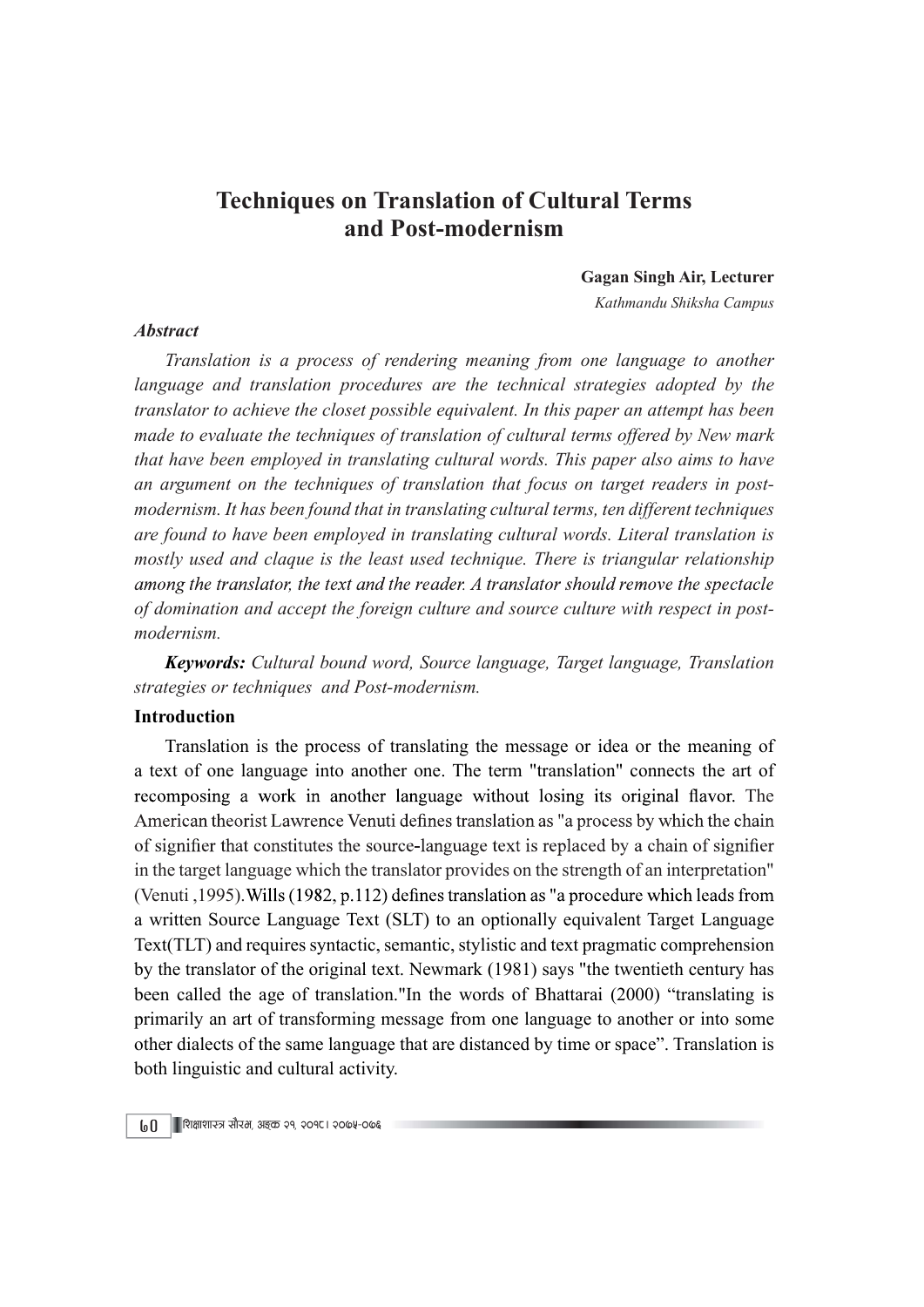# **Objective**

The major objectives of this article is to evaluate the techniques of translation of cultural terms offered by Newmark that have been employed in translating cultural words in fictional texts. This paper also aims to have an argument on the technique of translation that focus on target readers in post-modernism. It tries to give multicultural sense in translator's mind despite having many flaws like destruction of original meanings.

# Methodology

To accomplish the above objectives, cultural words have been selected through random sampling procedure from both version of the novel "The Gorkha's Daughter". Selected words have been analyzed interims of Newmark category.

# Cultural-bound words

Newmark introduced the term 'cultural word' that refers to words in which the readership is unlikely to understand. He also categorized the cultural words viz 1) Ecology: flora, fauna, hills, winds, plains .2) Material Culture: food, clothes, houses and towns, transport3) Social Culture: work and leisure4) Organization customs, activities, procedures, concepts: • Political and administrative • Religious • artistic and 5)Gestures and habits

### Concepts of translation and translating nepali words

Different countries do have their own style regarding translation techniques. Russians basically use contextual correspondence, equivalence though they use other techniques as well. Russian model is similar to language and parole relationship. Equivalence is possibility in some situations but exact equivalence may not be possible because no languages are identical. Linguistic deficit is found in other language that creates problem in exact replacement. Canadian adopts techniques like concretization, logical formation, compensation, borrowing, claque, literal translation, modulation, transposition and adaptation. They consider that logical formation is more important while translating a translator should forget what is there and have to consider what they mean. Antonymic translation is negatively defining translation. Newmark (1988) has given twelve translation procedures: Transference, Cultural equivalent, Neutralization, Literal translation, Naturalization, Componential analysis, Deletion, Couplet, Accepted standard translation, Paraphrase and Classifier. Harvey and Higgins (1992), (as cited in Awasthi, Bhattarai and Khaniya, 2011, p.48) provided the following major techniques of translation of cultural terms: Exoticism, Claque, Cultural borrowing, Communicative, transplantation. Everest has no meaning until we consider sea. Sanothiyo is compared with not big, 'lagatar' can be compared with without a break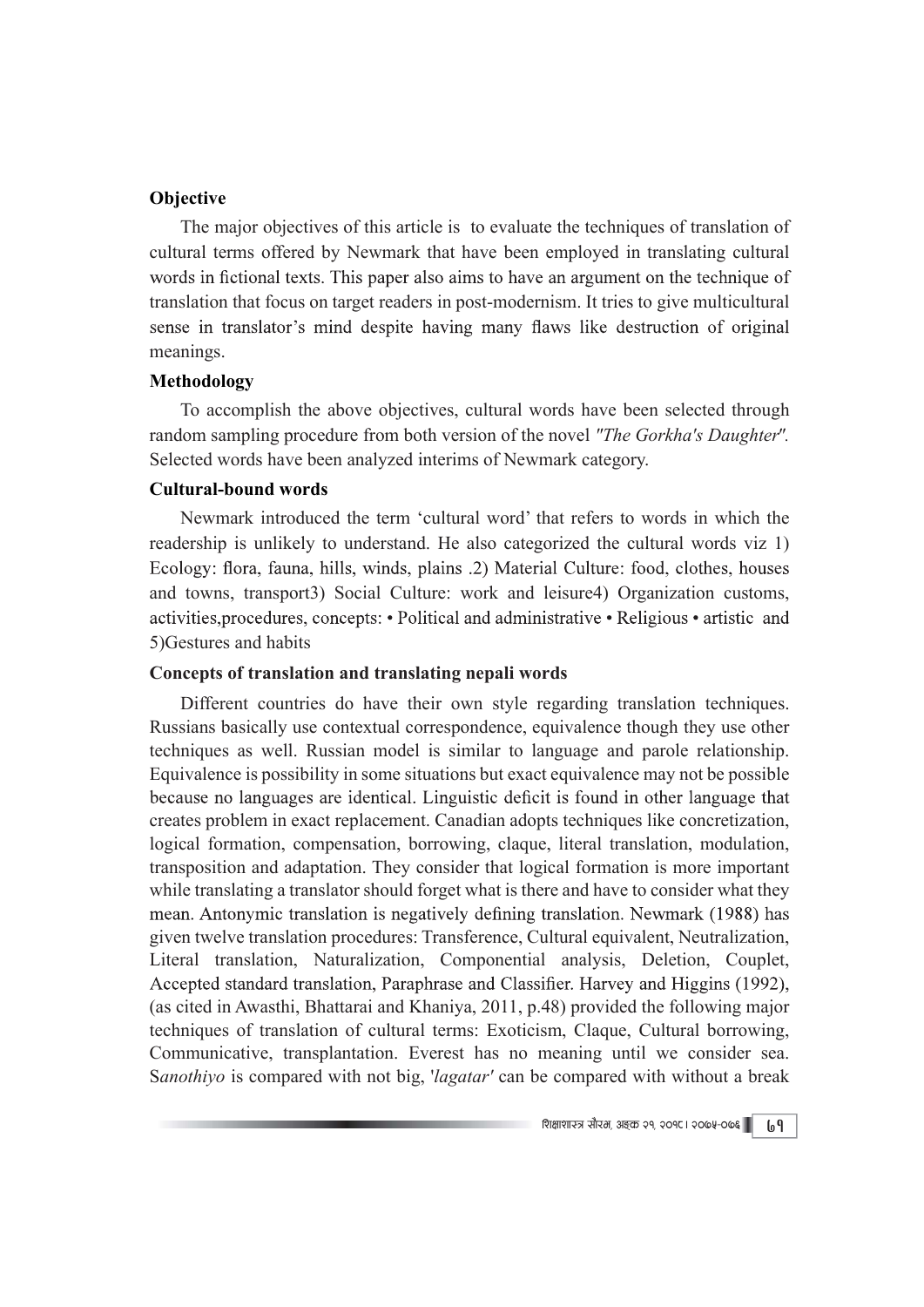in target language, in English compensation is very heavy, useful term in translation. There is cultural gap. Gaps are inevitable, only to try to fill the gap is compensation, we compensate with similar meaning or equivalent terms like 'Baptism' is replaced by nawran in Nepali. Americans have their own methods to translate any source language into target language. Matching, zigzagging, excrescence, re locking, reordering and recoding are mainly focused techniques by Americans. In this article my elaboration of translation techniques is based on the techniques of Scan-Paul Vinay and jean Darbelnet mentioned on the topic "A methodology for Translation". According to Nida (1964) linguistic deficit makes more problems in translation. The English word marker is also called marker in Nepali, Hindi and Sanskrit .So rearrangement of words does not make differences in meaning but not possible in English.'Aphutagaiyo ' passive of Nepali sentence can be possible even in transitive verb but is not possible in English.'' Ram le Ravan lai mare Ram le Ravanlai ,raravanlairamle mare'are possible although there are slight differences but not actually possible in English. In some translation it may be possible to transpose the source language message element into the target language, because it is based on either (i) parallel categories in which case we can speak of structural parallelism or (ii) on parallel concepts, which are the result of meta-linguistic parallelism but translation may also notice gaps or meta-linguistic differences, certain stylistic effects cannot be transposed into the TL without upsetting the syntactic order or even the lexis .

### Modulation

It is a variation of the forms of the message, obtained by a change in the point of view. This change can be justified when, although a literal, or even transposed, translation result in a grammatically correct utterances , it is considered unsuitable , unidiomatic or awkward in the TL change the point of view, signified remains the same ,signifer can be changed .sunnelaisoonkomala… I have done mystery , see the mouse ran ...] This short translation dictionary can not give exact meanings word because , that is bicultural idea ''aphnothaileebadherarakhnuarkolai dosh nadinu" This can't get into a closed mouth" when they became clinches. The difference between fixed and free modulation is one of degree. In case of fixed modulation, the translators with a good knowledge in the both languages, freely use this method .True modulation doesnot actually become fixed until it is referred to in dictionaries and grammars and is regularly taught.

### Literal translation

Literal translation ranges from word to word level up to sentence to sentence. It preserves linguistic meaning of source language text. It is form-oriented translation and makes no sense in most of the cases specifically in translating idiomatic and phatic expressions. For example, SL (English): He bit tongue. TL (Nepali): uslejibrotokyo.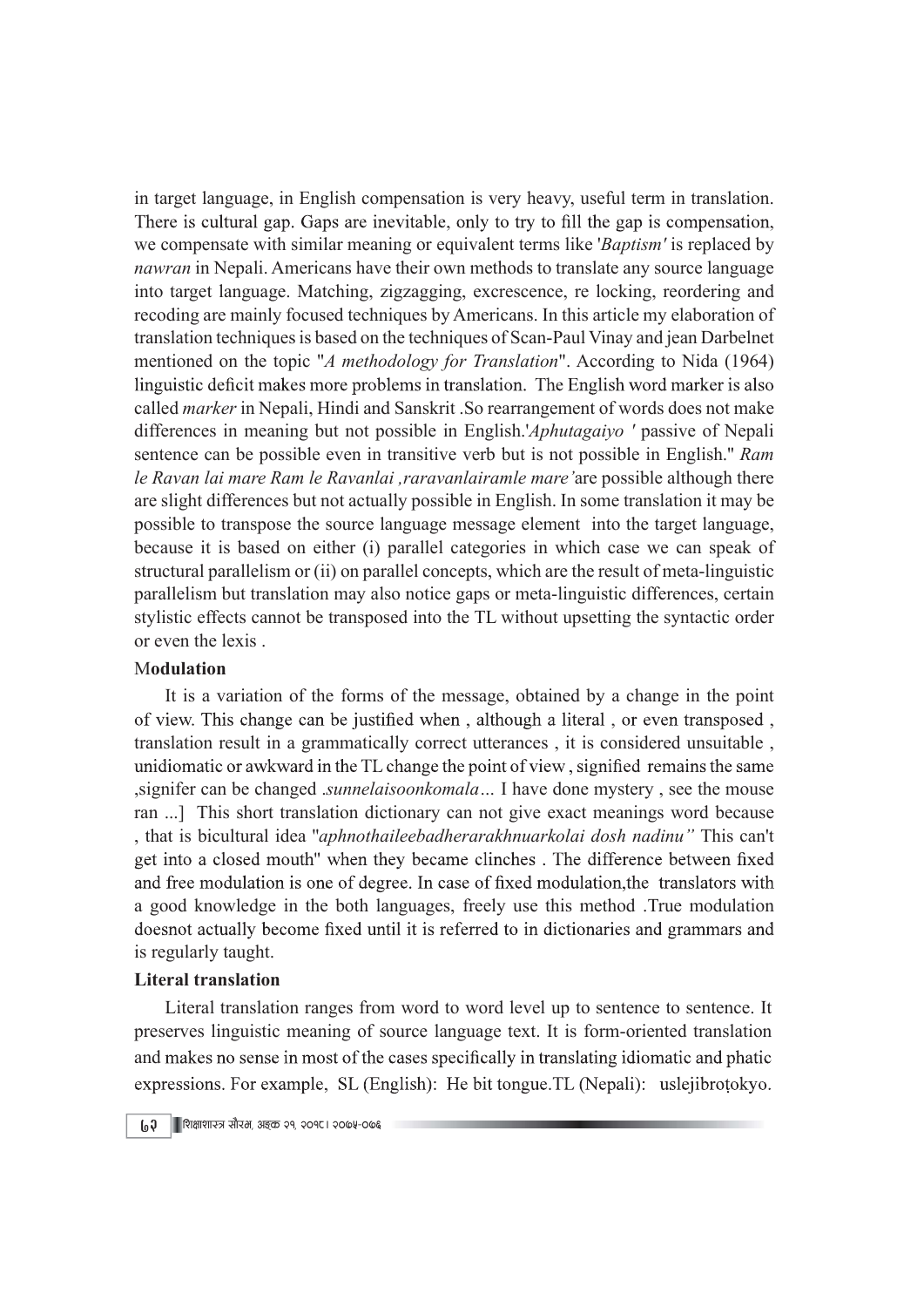### Transference/Borrowing

Transference (loan word, transcription) is the process of transferring a SL word to a TL word as a translation procedure. It includes transliteration, which relates to the conversion of different alphabets, e.g. Russian, Greek, Chinese, etc. into English. According to New mark (1988: 82), normally names of people, places and countries, names of newspapers, names of institutions and companies, street names, inventions, brand names, etc. are transferred. In the process of translation the translator transfers the word to show the respect for the SL culture. For example,SL (English): Opium TL (Nepali): aphīm

# Substitution

When two cultures display a partial overlap rather than a clear cut presence or absence of a particular element of culture, this procedure is adopted. In other words, the translator replaces the cultural elements with similar words or near equivalent word or generic word/meaning. . For example,SL (English): Basket TL (Nepali): toko

# **Paraphrasing/Definition**

In this procedure, SL terms are replaced by the short definition or paraphrase. This is an amplification or explanation of the meaning of a segment of the text. Normally, if the TLT has not the exact substitution for the source language term, the SL term is replaced by definition or description. For example, SL (English): Pork balls TL (Nepali):sügurkāmāsukākwāpkhānedallā.

# Claque

In this procedure, each unit of source language is translated into the equivalent unit in another language (i.e. TL). The unit of translation for this procedure may be a morpheme, a word, a phrase or even a short sentence. It follows the word order of the SLT. For example, SL (English): Earth God TL (Nepali): prīthvīmātā

# Blending

In this process, words are coined through borrowing one constituent from the SL or donor language (DL) and reproducing or translating the other constituent of the construction. In it we find the fusion of two words. For example, SL (English): Silver dollar TL (Nepali): cāndīkādalar

# **Couplets**

The combination of two procedures (Borrowing + Literal) is called couplet. It deals with a single problem. They are particularly common for cultural words if transference is combined with a functional or a cultural equivalent.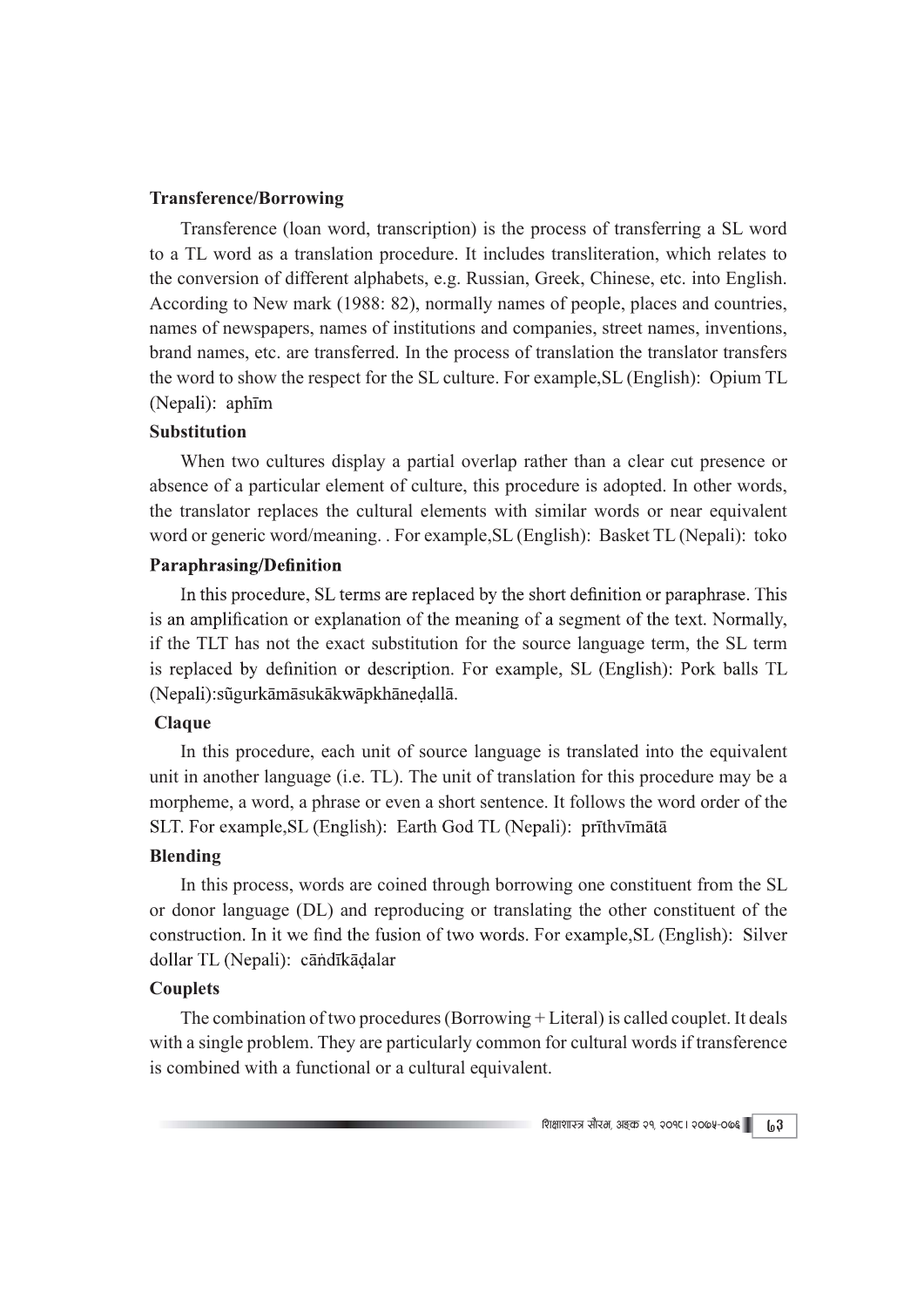### Naturalization

This procedure succeeds transference and adopts the SL word first to the normal pronunciation, then to the normal morphology of the TL. For example,SL (English): China(Nepali): cīn

Addition In this technique of translation, some words are added in the TL text. This procedure is necessary in translation of the implicit element in the culture. It makes implicit information explicit.

#### Post-modernism

Post-modernism has emerged against the structuralism that can be seen as counter movement even in Saussure's linguistic theory in the beginning. This concept has come with the emergence of globalization which rejects logo centralism. Translator and translation are both freely emancipated from the slavery of powerful agencies and rule and regulation of translation. Postmodernist writers break down every conceivable boundary of discourse by fusing forms and confusing different realm, so the post-structuralists deny the distinctions between the traditional order of discourse. Derrida advocated this theory against structuralism to give more priority to all things without saying centrality and peripheral because text has no finality. In other words it is opposition to the notion of centrality, boundaries between high and low form art, objectivity, absolute the truth and materialistic supremacy is post-modernism. It actually rejects perfection,wholeness, completeness and singularities. Venuti(1999) quotes de Man who says that the original text 'cannot be definite since it cannot be translated.' It shows the infinite possibilities of meaning and reinterpretation and even there is polysemous translation in present era . Another scholar Kirkwood(1995) mentions 'appallingly bad translation are bordering on the unintelligible'(p,104). According Klages(2007) the post-modernism is the critique of grand narrative, the awareness that such narrative serves to mask the contradictions and instabilities that are inherent in any organization or practice. From post-modernism the grand narrative does have inauthentic representation of marginalized, poor and women. If we look at Mahabharat.,Ramayan, Bible, Ved(grand narratives) and Kuran,, there is subordination of powerless people and women are represented as second position holder in society.

Aforementioned ideasshow that the post-modernism has lost the faithfulness towards the grand narrative so this era or post-modernism is characterized by the emergence of little narratives.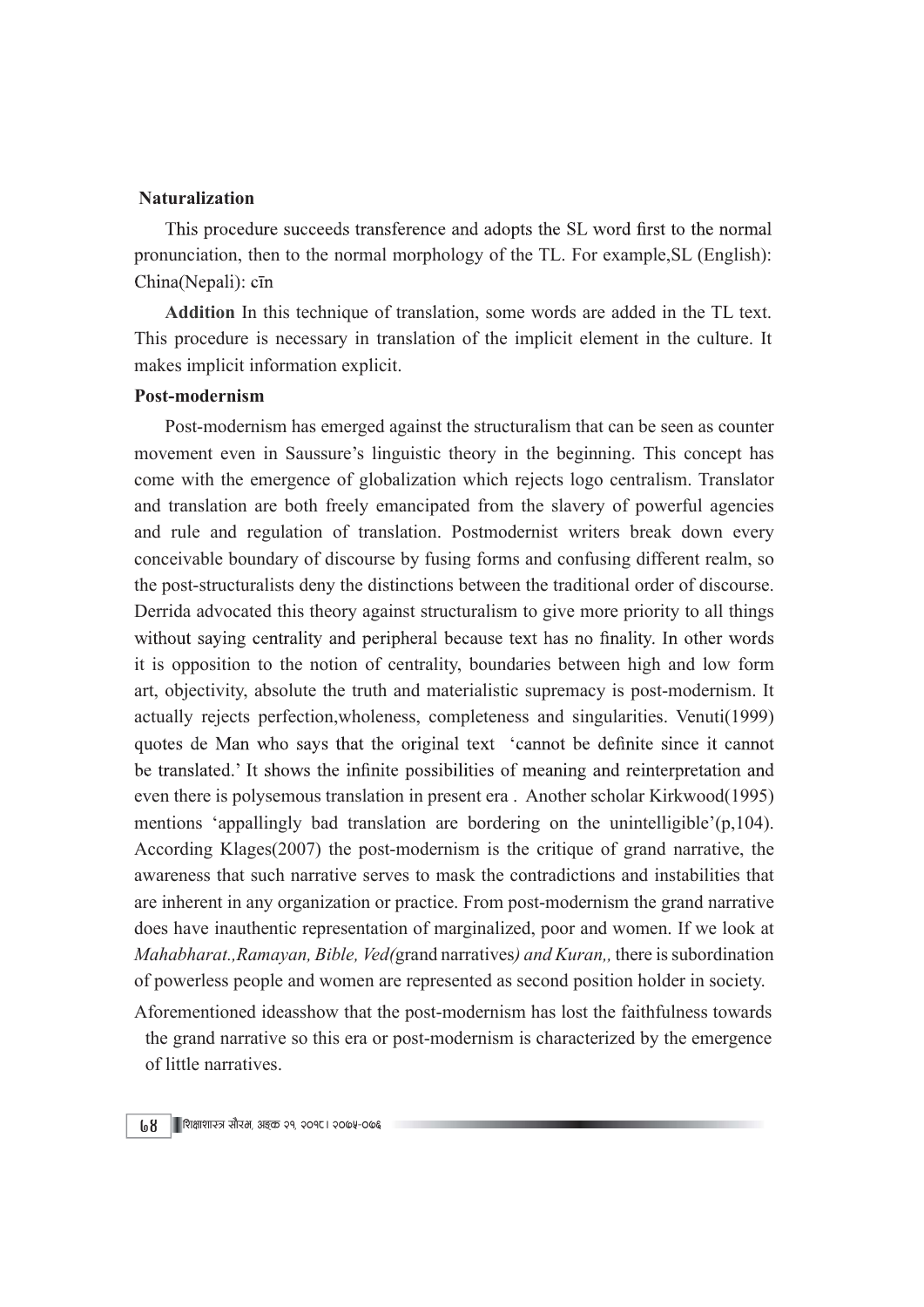### Techniques used in translation of ecological terms

| Techniques used in translation of ecological terms<br>Identification of the techniques used in translation for the selected terms are<br>presented here. |                   |                      |      |                |
|----------------------------------------------------------------------------------------------------------------------------------------------------------|-------------------|----------------------|------|----------------|
|                                                                                                                                                          |                   |                      |      |                |
|                                                                                                                                                          |                   |                      |      |                |
|                                                                                                                                                          |                   |                      |      |                |
|                                                                                                                                                          |                   |                      |      |                |
|                                                                                                                                                          |                   |                      |      |                |
|                                                                                                                                                          |                   |                      |      |                |
|                                                                                                                                                          |                   |                      |      |                |
|                                                                                                                                                          |                   |                      |      |                |
|                                                                                                                                                          |                   |                      |      |                |
|                                                                                                                                                          |                   |                      |      |                |
|                                                                                                                                                          |                   |                      |      |                |
| Table 1: Techniques used in translation of ecological terms                                                                                              |                   |                      |      |                |
|                                                                                                                                                          |                   |                      |      |                |
| Procedure                                                                                                                                                | <b>SL Terms</b>   | <b>TL Terms</b>      | Fre. | $\frac{0}{0}$  |
| Literal Translation: The technique                                                                                                                       | Bamboo            | bāns                 | 19   | 38             |
| which search for close correspondence                                                                                                                    | <b>Beast</b>      | Jantu                |      |                |
| of meaning between source text (ST) and                                                                                                                  | Tobacco           | Sūrtī                |      |                |
| target text $(TT)$ .                                                                                                                                     | Mist              | Kuiro                |      |                |
|                                                                                                                                                          | Ass               | Gadhā                |      |                |
|                                                                                                                                                          | Pipe              | kakkad               | 13   | 26             |
| Substitution: SL terms are replaced by                                                                                                                   | young rice        | dhānkobīu            |      |                |
| similar or near equivalent or generic word                                                                                                               | Zenith            | dāndā                |      |                |
| or meaning in TL.                                                                                                                                        | Paddy             | Dhān                 |      |                |
|                                                                                                                                                          | Snowing           | Asināpānī            |      |                |
| Claque: Each unit of SL is translated into                                                                                                               | wild bees         | Banmaurī             | 7    | 14             |
| the equivalent unit in TL. The unit may                                                                                                                  | pine tree         | dhūpīkorukh          |      |                |
| be a morpheme, word, phrase or even                                                                                                                      | sun and rain      | ghāmpānī             |      |                |
| sentences.                                                                                                                                               | ice and snow      | hiũratușāro          |      |                |
|                                                                                                                                                          | cash crops        | nagadebālī           |      |                |
| Transference: SL terms are                                                                                                                               | Dragon            | dryāgan              | 3    | 6              |
| borrowed into TL through                                                                                                                                 | Opium             | Aphīm                |      |                |
| transliteration process.                                                                                                                                 | Coffee            | Kaphī                |      |                |
|                                                                                                                                                          | eel fish          | īlmāchā              |      |                |
|                                                                                                                                                          |                   |                      |      |                |
| Blending: The single term of SL is                                                                                                                       | Himalayan         | himālayaparbat       | 3    | 6              |
| translated with the combination of two                                                                                                                   | mountain          |                      |      |                |
| procedures, i.e. often a phrase.                                                                                                                         | KwenLwen          |                      |      |                |
|                                                                                                                                                          |                   | kwenlwenpahāḍ        |      |                |
|                                                                                                                                                          | mountain          |                      |      |                |
| Addition: In this technique, some words or Earth                                                                                                         |                   | prithwimātā          | 3    | 6              |
| terms are added in the TL text.                                                                                                                          | Harvest           | Khetībālī            |      |                |
| Paraphrasing: SL terms are replaced by                                                                                                                   |                   |                      |      |                |
| the short definition or paraphrase in this                                                                                                               | Sun               | pracandatāpkosūrya 1 |      | $\overline{2}$ |
| technique.                                                                                                                                               |                   |                      |      |                |
|                                                                                                                                                          | a good            |                      |      |                |
|                                                                                                                                                          |                   | ekțokarīphul         |      | $\overline{2}$ |
| Deletion: In this technique, SL<br>word is deleted in the TL text.                                                                                       | basketful of eggs |                      |      |                |

Table 1: Techniques used in translation of ecological terms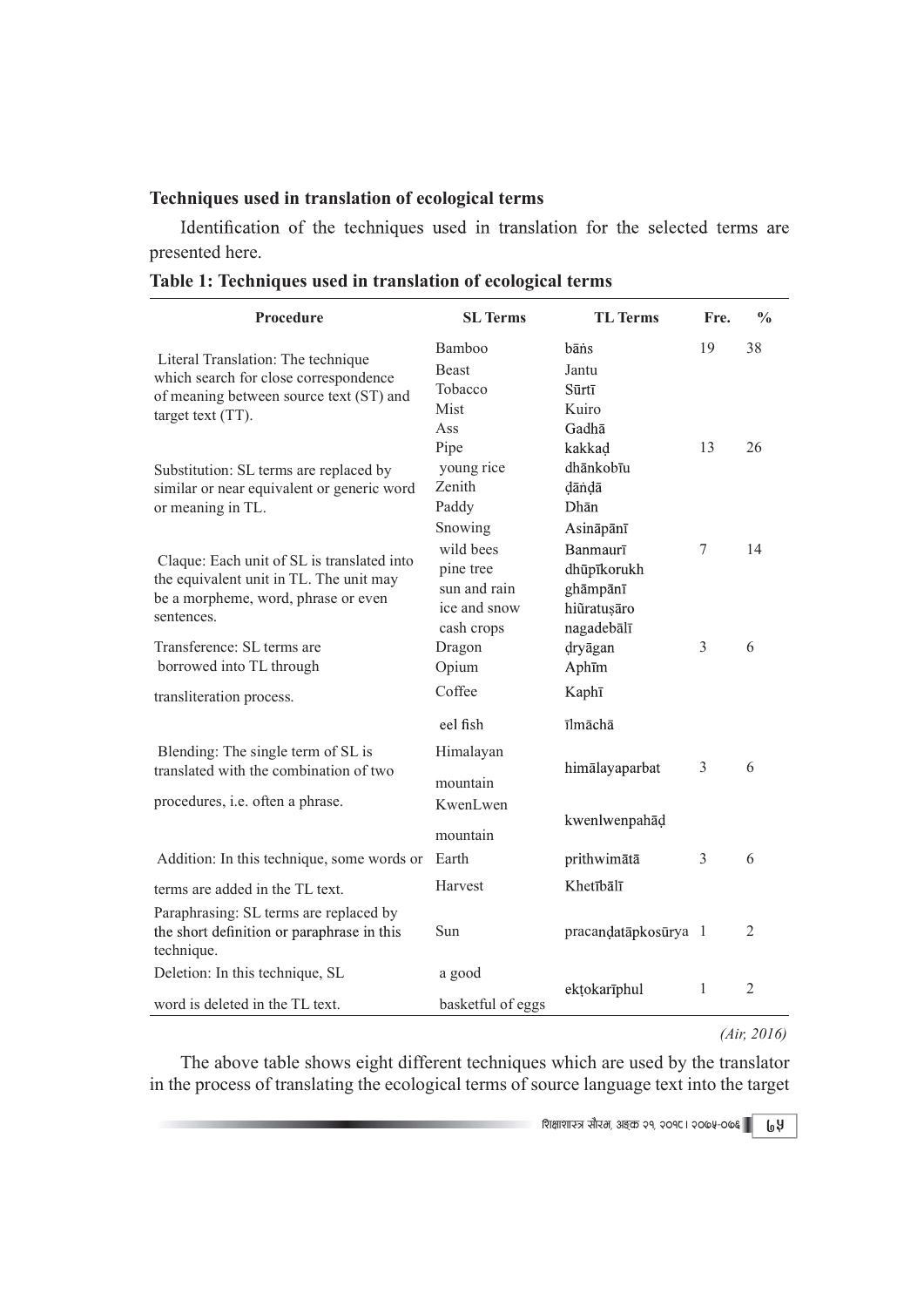### Techniques used in translation of terms.

| less examples of rarely used techniques in the above table. Among the eight different<br>techniques, literal translation is mostly used which has 38% and paraphrasing/definition<br>and deletion are the least used techniques, i.e. 2 % for all two. Substitution is the<br>second widely used technique which has 13 percent.<br>Techniques used in translation of terms. |                      |                                     |                | used. So the researcher presented more examples of frequently used techniques whereas |
|------------------------------------------------------------------------------------------------------------------------------------------------------------------------------------------------------------------------------------------------------------------------------------------------------------------------------------------------------------------------------|----------------------|-------------------------------------|----------------|---------------------------------------------------------------------------------------|
|                                                                                                                                                                                                                                                                                                                                                                              |                      |                                     |                |                                                                                       |
|                                                                                                                                                                                                                                                                                                                                                                              |                      |                                     |                |                                                                                       |
| In the process of translating the terms under material cultural, nine different                                                                                                                                                                                                                                                                                              |                      |                                     |                |                                                                                       |
| techniques are used by the translator. These techniques have been presented in the<br>following table with some examples.                                                                                                                                                                                                                                                    |                      |                                     |                |                                                                                       |
| Table 2: Techniques used in translation of terms of material culture (artifacts)                                                                                                                                                                                                                                                                                             |                      |                                     |                |                                                                                       |
| Technique                                                                                                                                                                                                                                                                                                                                                                    | <b>SL</b> Terms      | <b>TL</b> Terms                     | Fre.           |                                                                                       |
| Literal Translation                                                                                                                                                                                                                                                                                                                                                          | bread                | roțī                                | 17             |                                                                                       |
|                                                                                                                                                                                                                                                                                                                                                                              | dirty                | Phohar                              |                |                                                                                       |
|                                                                                                                                                                                                                                                                                                                                                                              | veranda              | Bārdalī                             |                |                                                                                       |
|                                                                                                                                                                                                                                                                                                                                                                              | hut                  | Chāpro                              |                |                                                                                       |
|                                                                                                                                                                                                                                                                                                                                                                              | transport            | Āwatjāwat                           |                |                                                                                       |
| Substitution                                                                                                                                                                                                                                                                                                                                                                 | basket               | doko                                | 12             | 24                                                                                    |
|                                                                                                                                                                                                                                                                                                                                                                              | noodles              | Cāucāu                              |                |                                                                                       |
|                                                                                                                                                                                                                                                                                                                                                                              | Hat                  | topī                                |                |                                                                                       |
|                                                                                                                                                                                                                                                                                                                                                                              | carriages            | Baggī                               |                |                                                                                       |
|                                                                                                                                                                                                                                                                                                                                                                              | spindle              | Carkhā                              |                |                                                                                       |
| Claque                                                                                                                                                                                                                                                                                                                                                                       | worn knife           | Bhuttechurī                         | 6              | 12                                                                                    |
|                                                                                                                                                                                                                                                                                                                                                                              | bamboo silver        | bāṅskosinkā                         |                |                                                                                       |
|                                                                                                                                                                                                                                                                                                                                                                              | bamboo bars          | bānskolāthī                         |                |                                                                                       |
|                                                                                                                                                                                                                                                                                                                                                                              | sacks                | Borā                                |                |                                                                                       |
| Transference                                                                                                                                                                                                                                                                                                                                                                 | ricksha              | Rikśā                               | 4              | 8                                                                                     |
|                                                                                                                                                                                                                                                                                                                                                                              | chopisticks          | capastīk                            |                |                                                                                       |
|                                                                                                                                                                                                                                                                                                                                                                              | cake                 | Kek                                 |                |                                                                                       |
| Addition                                                                                                                                                                                                                                                                                                                                                                     | rags                 | Jhutrāthāńnā                        | $\overline{4}$ | 8                                                                                     |
|                                                                                                                                                                                                                                                                                                                                                                              | girdle               | Ijārkothailī                        |                |                                                                                       |
|                                                                                                                                                                                                                                                                                                                                                                              | knife                | Churiracuppī                        |                |                                                                                       |
| Blending                                                                                                                                                                                                                                                                                                                                                                     | cotton coat          | sūtīkokot                           | $\overline{c}$ | $\frac{0}{0}$<br>34<br>$\overline{4}$<br>4<br>$\overline{4}$                          |
|                                                                                                                                                                                                                                                                                                                                                                              | cot and trouser      | kotrasuruwāl                        |                |                                                                                       |
| Definition                                                                                                                                                                                                                                                                                                                                                                   | pork balls           | Sūgurkāmāsukā<br>kwāpkwāpkhānedallā | $\overline{c}$ |                                                                                       |
| Couplets: It is the use of two<br>techniques for dealing with a<br>form of SL into TL.                                                                                                                                                                                                                                                                                       | mill                 | mil (ghattajāto)                    | $\overline{c}$ |                                                                                       |
| Deletion                                                                                                                                                                                                                                                                                                                                                                     | short-handled scythe | Hãsiyā                              | 1              | $\sqrt{2}$                                                                            |
|                                                                                                                                                                                                                                                                                                                                                                              |                      |                                     |                | (Air, 2016)                                                                           |
|                                                                                                                                                                                                                                                                                                                                                                              |                      |                                     |                |                                                                                       |

Table 2: Techniques used in translation of terms of material culture (artifacts)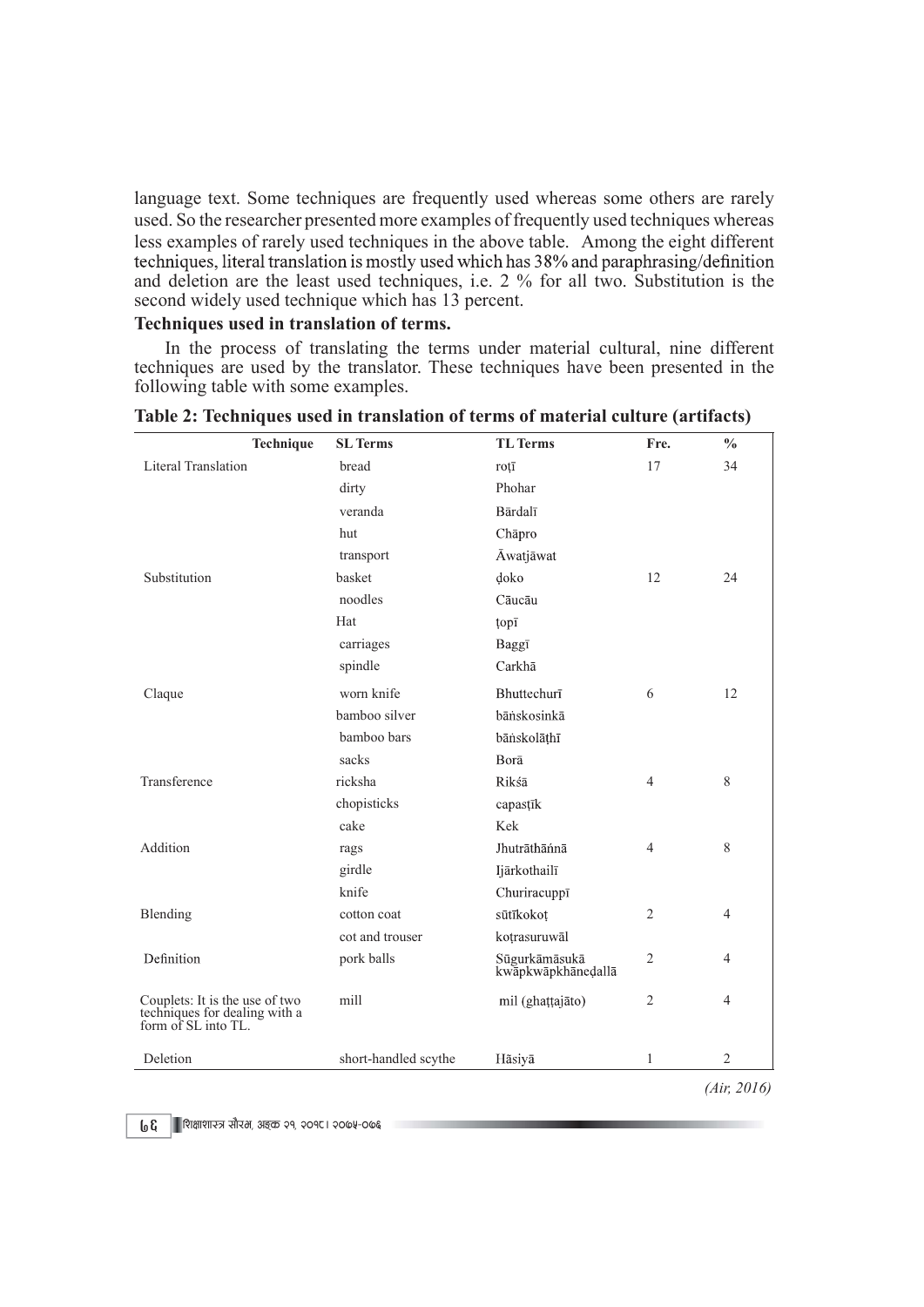The above table shows nine different techniques which are used by the translator in the process of translating the terms under material culture of source language text into the target language text. Some techniques are frequently used whereas some others are rarely. Nine different techniques have been applied to translate these 50 terms. Out of these 9 techniques, literal translation is the most widely used technique, i.e. 34% and deletion is the least used technique, i.e. 2%. The above table shows nine different techniques which are used by the translator in<br>the process of translating the terms under material culture of source language text into<br>he target language text. Some techniques are fre The above table shows nine different techniques which are used by the translator in<br>
the process of translating the terms under material culture of source language text into<br>
he target language text. Some techniques are fr

# Techniques used in translation of terms of mythological pattern

| The above table shows nine different techniques which are used by the translator in<br>the process of translating the terms under material culture of source language text into<br>the target language text. Some techniques are frequently used whereas some others are<br>rarely. Nine different techniques have been applied to translate these 50 terms. Out of<br>these 9 techniques, literal translation is the most widely used technique, i.e. 34% and |                                                                          |                                                                       |    |      |                |  |
|----------------------------------------------------------------------------------------------------------------------------------------------------------------------------------------------------------------------------------------------------------------------------------------------------------------------------------------------------------------------------------------------------------------------------------------------------------------|--------------------------------------------------------------------------|-----------------------------------------------------------------------|----|------|----------------|--|
| deletion is the least used technique, i.e. 2%.<br>Techniques used in translation of terms of mythological pattern                                                                                                                                                                                                                                                                                                                                              |                                                                          |                                                                       |    |      |                |  |
| Techniques are presented in the following table with some examples.                                                                                                                                                                                                                                                                                                                                                                                            |                                                                          |                                                                       |    |      |                |  |
| Table 3: Techniques used in translation of terms of mythological pattern<br>Technique                                                                                                                                                                                                                                                                                                                                                                          | <b>SL</b> Terms                                                          | <b>TL</b> Terms                                                       |    | Fre. | $\frac{0}{0}$  |  |
| <b>Literal Translation</b>                                                                                                                                                                                                                                                                                                                                                                                                                                     | Temple<br>Virgin<br>Heaven<br>Wife<br>Dowry                              | Mandir<br>Kumārī<br>Swarga<br>Swāsnī<br>Dāijo                         | 18 |      | 36             |  |
| Substitution                                                                                                                                                                                                                                                                                                                                                                                                                                                   | Pair<br>he and his wife<br>God<br>Soul<br>Corpse                         | Dampatī<br>Logneswāsnī<br>Bidhatā<br>Ātmā<br>Sab                      | 14 |      | 28             |  |
| Claque                                                                                                                                                                                                                                                                                                                                                                                                                                                         | earth god<br>new year<br>sticks of incense<br>death-like<br>sacred scars | prithwīmātā<br>nayābarṣa<br>dhūpkāsinkā<br>murdākojasto<br>pabitradāg | 8  |      | 16             |  |
| Addition                                                                                                                                                                                                                                                                                                                                                                                                                                                       | starving<br><b>Burials</b><br>marriage<br>Wife                           | anikālpīdit<br>antyestikriyā<br>Śubhabiwāha<br>Dharmapatnī            | 6  |      | 12             |  |
| Transference                                                                                                                                                                                                                                                                                                                                                                                                                                                   | Buddha                                                                   | Buddha                                                                |    |      | $\overline{c}$ |  |
| Blending                                                                                                                                                                                                                                                                                                                                                                                                                                                       | Taoist temple                                                            | tāosampradāya                                                         |    |      | $\overline{2}$ |  |
| Definition                                                                                                                                                                                                                                                                                                                                                                                                                                                     | Coffin                                                                   | mritaśarīr<br>rākhnebākas                                             |    |      | 2              |  |
| Deletion                                                                                                                                                                                                                                                                                                                                                                                                                                                       | funeral fire                                                             | Citā                                                                  |    |      | 2              |  |

Table 3: Techniques used in translation of terms of mythological pattern

The above table shows eight different techniques which are used by the translator in the process of translating the terms of mythological pattern of source language techniques were employed. Among these, 8 different techniques, literal translation is the most widely used technique, i.e. 36% and transference, blending, definition, and deletion are the least used techniques.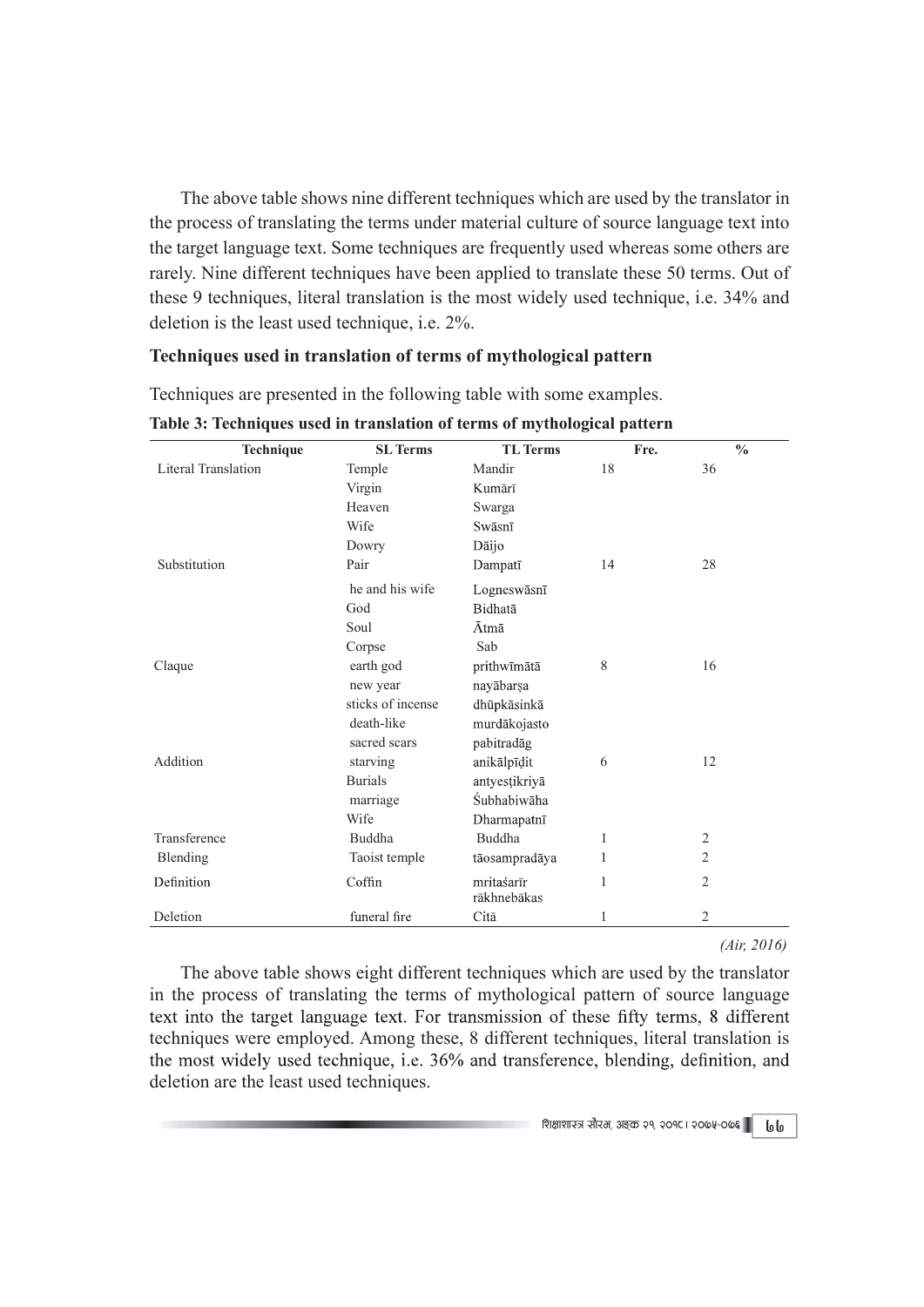### Techniques used in translation of terms of social culture and organizations

| Techniques used in translation of terms of social culture and organizations<br>In the process of translating terms of social culture and organizations, eight<br>different techniques have been used by the translator. These techniques are presented<br>in the following table with some examples. |                          |                                |      |                |
|------------------------------------------------------------------------------------------------------------------------------------------------------------------------------------------------------------------------------------------------------------------------------------------------------|--------------------------|--------------------------------|------|----------------|
|                                                                                                                                                                                                                                                                                                      |                          |                                |      |                |
|                                                                                                                                                                                                                                                                                                      |                          |                                |      |                |
|                                                                                                                                                                                                                                                                                                      |                          |                                |      |                |
|                                                                                                                                                                                                                                                                                                      |                          |                                |      |                |
|                                                                                                                                                                                                                                                                                                      |                          |                                |      |                |
|                                                                                                                                                                                                                                                                                                      |                          |                                |      |                |
|                                                                                                                                                                                                                                                                                                      |                          |                                |      |                |
|                                                                                                                                                                                                                                                                                                      |                          |                                |      |                |
|                                                                                                                                                                                                                                                                                                      |                          |                                |      |                |
|                                                                                                                                                                                                                                                                                                      |                          |                                |      |                |
| Table 4: Techniques used in translation of terms                                                                                                                                                                                                                                                     |                          |                                |      |                |
| Technique                                                                                                                                                                                                                                                                                            | <b>SL</b> Terms          | TL Terms                       | Fre. | $\frac{0}{0}$  |
| Literal Translation                                                                                                                                                                                                                                                                                  | Soldier                  | Sipāhī                         | 22   | 44             |
|                                                                                                                                                                                                                                                                                                      | Quarrel                  | jhagadā                        |      |                |
|                                                                                                                                                                                                                                                                                                      | School                   | Bidhyālaya                     |      |                |
|                                                                                                                                                                                                                                                                                                      | Dowry                    | Dāijo                          |      |                |
|                                                                                                                                                                                                                                                                                                      | Emperor                  | Bādśāha                        |      |                |
| Substitution                                                                                                                                                                                                                                                                                         | wooden head              | ghantāuke                      | 9    | 18             |
|                                                                                                                                                                                                                                                                                                      | Gateman                  | dhoke                          |      |                |
|                                                                                                                                                                                                                                                                                                      | Court                    | Darabār                        |      |                |
|                                                                                                                                                                                                                                                                                                      | Madam                    | Āmā                            |      |                |
|                                                                                                                                                                                                                                                                                                      | distant parts            | Muluk                          |      |                |
| Claque                                                                                                                                                                                                                                                                                               | old mistress             | būdhīmāliknī                   | 6    | 12             |
|                                                                                                                                                                                                                                                                                                      | land proprietor          | Jamīndār                       |      |                |
|                                                                                                                                                                                                                                                                                                      | ideal state              | ādarśarājya                    |      |                |
|                                                                                                                                                                                                                                                                                                      | old lord                 | būdhomālik                     |      |                |
| Transference                                                                                                                                                                                                                                                                                         | stone bridge             | stonbrīj                       | 4    | 8              |
|                                                                                                                                                                                                                                                                                                      | Pence                    | Pens                           |      |                |
|                                                                                                                                                                                                                                                                                                      | Feet                     | phit                           |      |                |
| Addition                                                                                                                                                                                                                                                                                             | War                      | Yuddhakalā                     | 4    | 8              |
|                                                                                                                                                                                                                                                                                                      | Teacher                  | māstarsahib                    |      |                |
|                                                                                                                                                                                                                                                                                                      | birth feast              | janmadiwaskobhoj               |      |                |
| Naturalization: In this                                                                                                                                                                                                                                                                              | China                    | Cīn                            | 3    | 6              |
| technique one naturalizes                                                                                                                                                                                                                                                                            | Russia                   | Rus                            |      |                |
| the TL terms into SL terms                                                                                                                                                                                                                                                                           |                          |                                |      |                |
| Couplets                                                                                                                                                                                                                                                                                             | <b>Street of Bridges</b> | strītaphbrījes<br>(pulkosadak) |      | $\overline{2}$ |
|                                                                                                                                                                                                                                                                                                      | silver dollar            | cāndīkādalar                   |      | $\overline{c}$ |
| Blending                                                                                                                                                                                                                                                                                             |                          |                                |      |                |

| Table 4: Techniques used in translation of terms |  |  |
|--------------------------------------------------|--|--|
|                                                  |  |  |

The above table shows eight different techniques which are used by the translator in the process of translating the terms of social culture and organizations of source language text into the target language text. Some techniques are frequently used whereas some others are rarely. For the translation of these 50 terms, 8 different techniques were employed. Among these 8 different techniques, literal translation was the most widely used technique, i.e. 44% and couplets, and blending were the least used techniques, i.e. 2%. In terms of descended order of frequency, the techniques of translating the terms of social culture and organizations could be graded as literal translation, substitution, claque, transference, addition, naturalization, couplets, and blending.